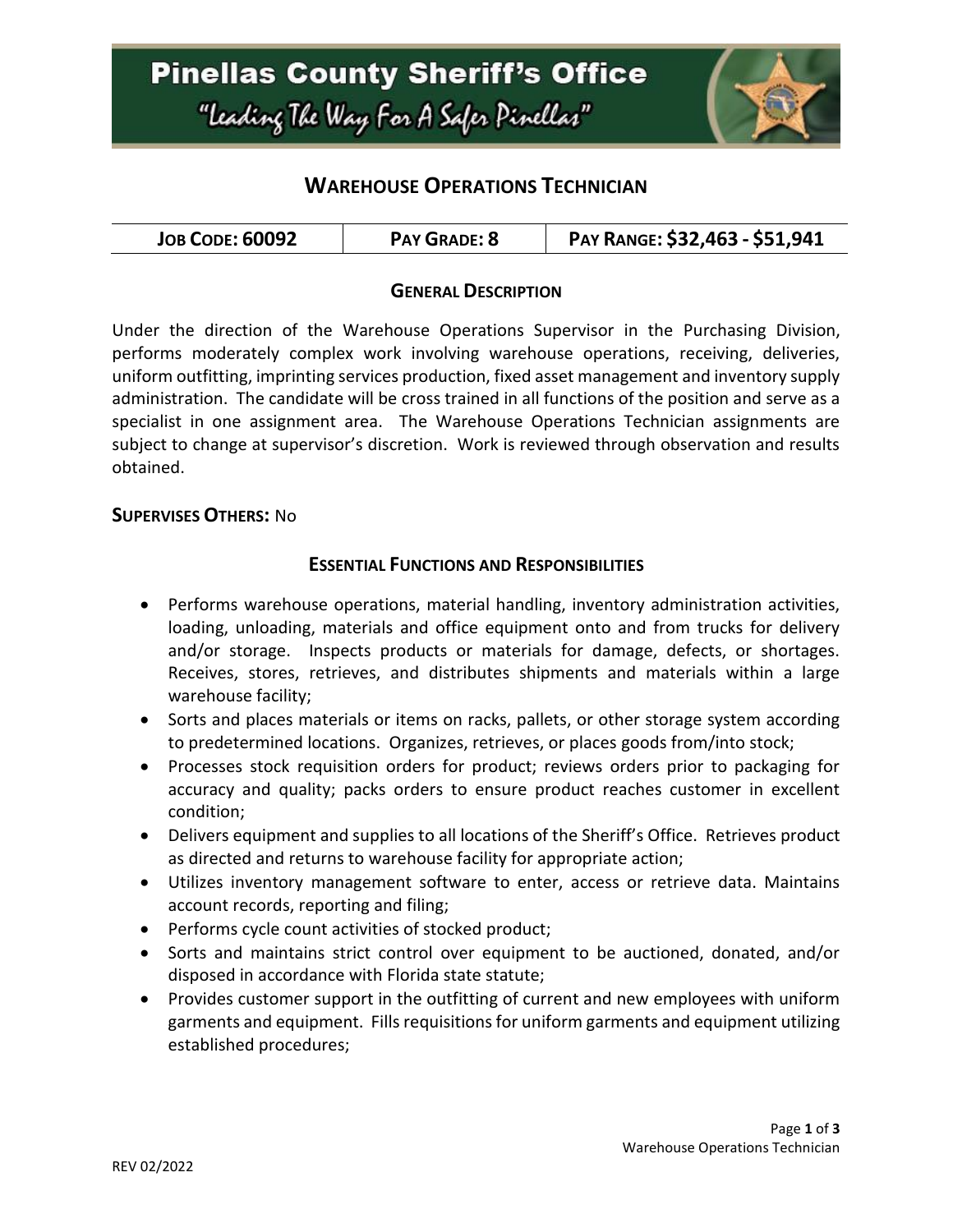# **Pinellas County Sheriff's Office** "Leading The Way For A Safer Pinellar"



- Responsible for pulling raw materials for imprinting shop orders per production schedule and pick list. Utilizes production equipment for embroideryand heat press processes onto agency garments;
- Allocates tag numbers to fixed assets to effectively track property. Performs annual physical counts of fixed assets; prepares and submits reports. Records fixed assets acquisitions, transfers, and dispositions;
- Monitors and gives direction to inmate workers;
- Cleans and maintains supplies, tools, equipment, and storage areas in order to ensure compliance with safety regulations;
- Participates in Sheriff's Office recruitment and community relations activities as directed.

Regular and reliable attendance is required as an essential function of the position.

This position may be considered essential and, in the event of an emergency or natural disaster, may be required to work.

This list is not intended to be all-inclusive, and you may not be responsible for every item listed. The employer reserves the right to assign additional functions and responsibilities as necessary.

### **QUALIFICATIONS**

- High school graduation or equivalent diploma from an institution accredited by an accrediting body recognized by the U. S. Dept. of Education or licensed as a degree granting institution by the Commission for Independent Education AND two (2) years' related experience in one or more of the following: warehouse operations, delivering, receiving, uniform outfitting, imprinting services production, fixed asset management, inventory supply administration, or closely related field.
- Or equivalent combination of education and experience
- Must possess a valid Florida driver's license.
- Consideration for this position requires a credit check.